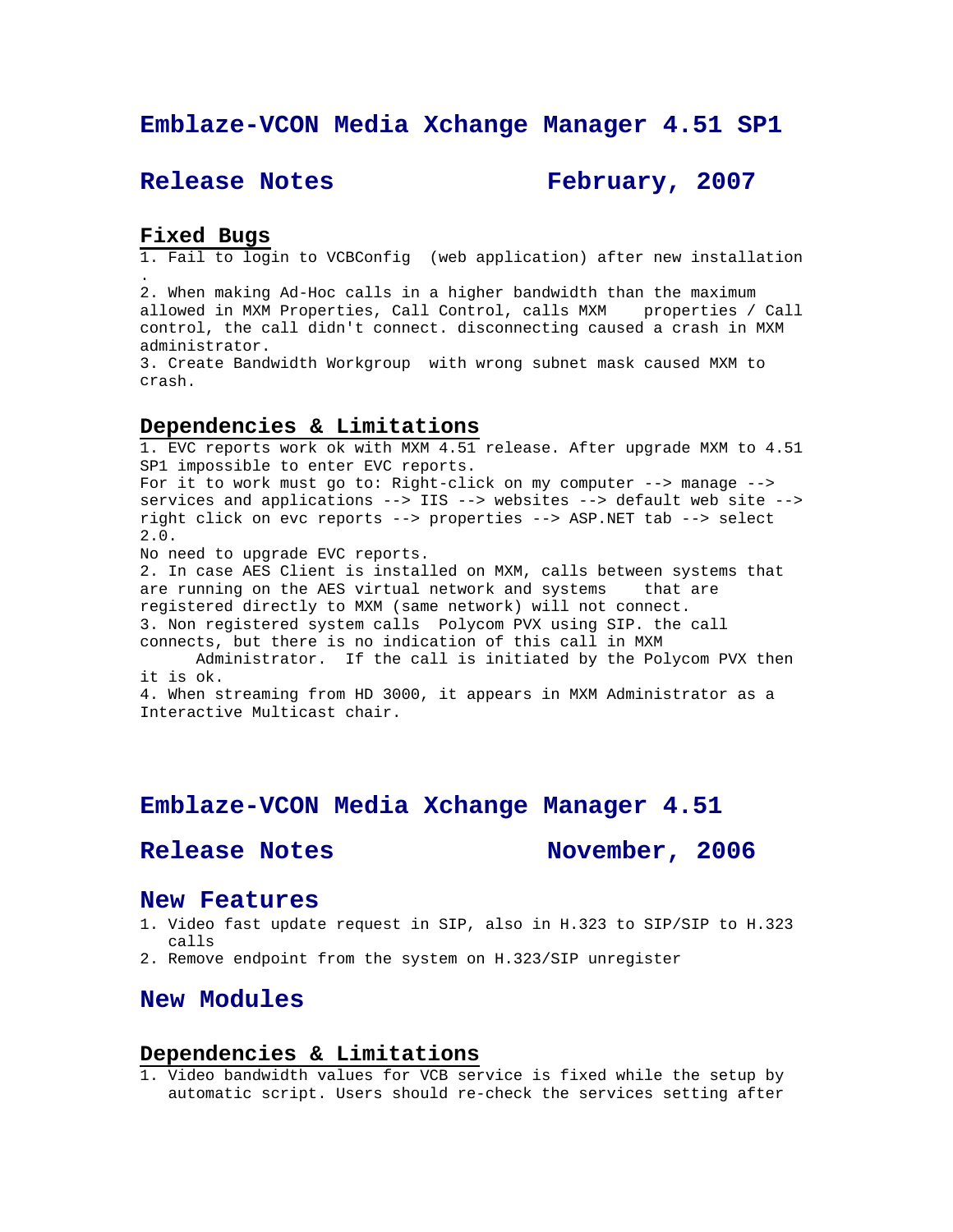the upgrade.

# **Emblaze-VCON Media Xchange Manager 4.50**

# Release Notes **July, 2006**

# **New Features**

- 1. Support for VCB 5.0
- 2. Support for vPointHD 7.0.

# **New Modules**

## **Installing MXM 4.50**

- 1. When upgrading, you will be offered to backup the MXM database. The backup database can be used only with the same MXM version the database came from. The backup database should be used only if you would like to reinstall the previous version of MXM.
- 2. Users that are using MXM 1.0x should upgrade first to MXM 3.1 before attempting an upgrade to MXM 4.50. The alternative is to uninstall MXM 1.0x and then install a fresh MXM 4.50.
- 3. Installing or upgrading Web Reports, Moderator or Home page on Win 2003, Active Server Pages must be enabled manually ( right click on my computer --> manage --> services and application --> internet information service --> web service extensions --> signing active server pages and press allow ).
- 4. When installing or upgrading on Win 2003 on some machines there will be an ASPNET error, which can be ignored.
- 5. MXM files are now installed under the Emblaze-VCON subdirectory not the VCON directory.

## **Dependencies & Limitations**

- 1. MXM 4.50 can only be installed on English versions of Windows 2000 or 2003.
- 2. MXM 4.50 supports only version 5.0 of the VCB.

## **Interoperability Problems**

### **With VCON Products:**

#### **With Other Products**

1. NREPs cannot dial into an MCU conference.

### **Known Bugs**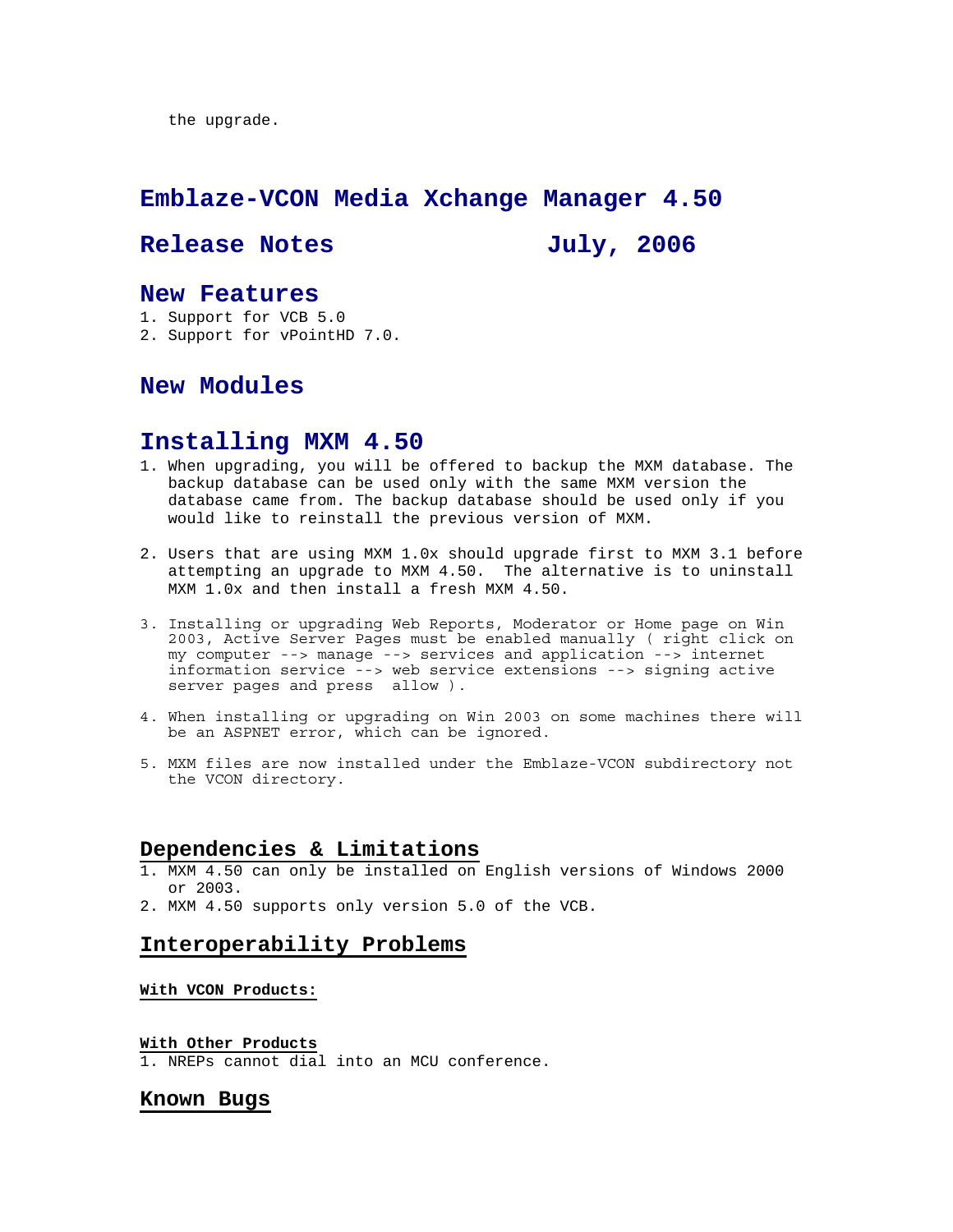#### **MXM Bugs**

1. Billing records for DGK calls do show the number of the DGK node and not that of that calling endpoint.

## **Fixed Bugs**

1. Minor bug fixes.

# **Emblaze-VCON Media Xchange Manager 4.28**

# Release Notes **March, 2006**

# **New Features**

- 1. Licensing model changed. After upgrading to MXM 4.28 you will be issued a 30 day temporary license with the same features enabled as your previous permanent license. Please export this license and send it to your Emblaze-VCON representative who will upgrade the license in accommodation with your current support agreement.
- 2. Gateway Service in exchange functions has been split into 2 separate services one audio only services (with default number \*9) and the other for video services (with default number 9). In order to activate this feature the Gateway Service Hunting Groups should be configured accordingly.
- 3. The string VCON has been replaced by EmblazeVCON in the Admin GUI causing several changes in order in the main view.
- 4. Three new fields in the MXM/System Info page describing the hardware platform the MXM is running on.

# **New Modules**

# **Installing MXM 4.28**

- 1. When upgrading to MXM 4.26, you will be offered to backup the MXM database. The backup database can be used only with the same MXM version the database came from. The backup database should be used only if you would like to reinstall the previous version of MXM.
- 2. Users that are using MXM 1.0x should upgrade first to MXM 3.1 before attempting an upgrade to MXM 4.28. The alternative is to uninstall MXM 1.0x and then install a fresh MXM 4.28.
- 3. Installing or upgrading Web Reports, Moderator or Home page on Win 2003, Active Server Pages must be enabled manually ( right click on my computer --> manage --> services and application --> internet information service --> web service extensions --> signing active server pages and press allow ).
- 4. When installing or upgrading on Win 2003 on some machines there will be an ASPNET error, which can be ignored.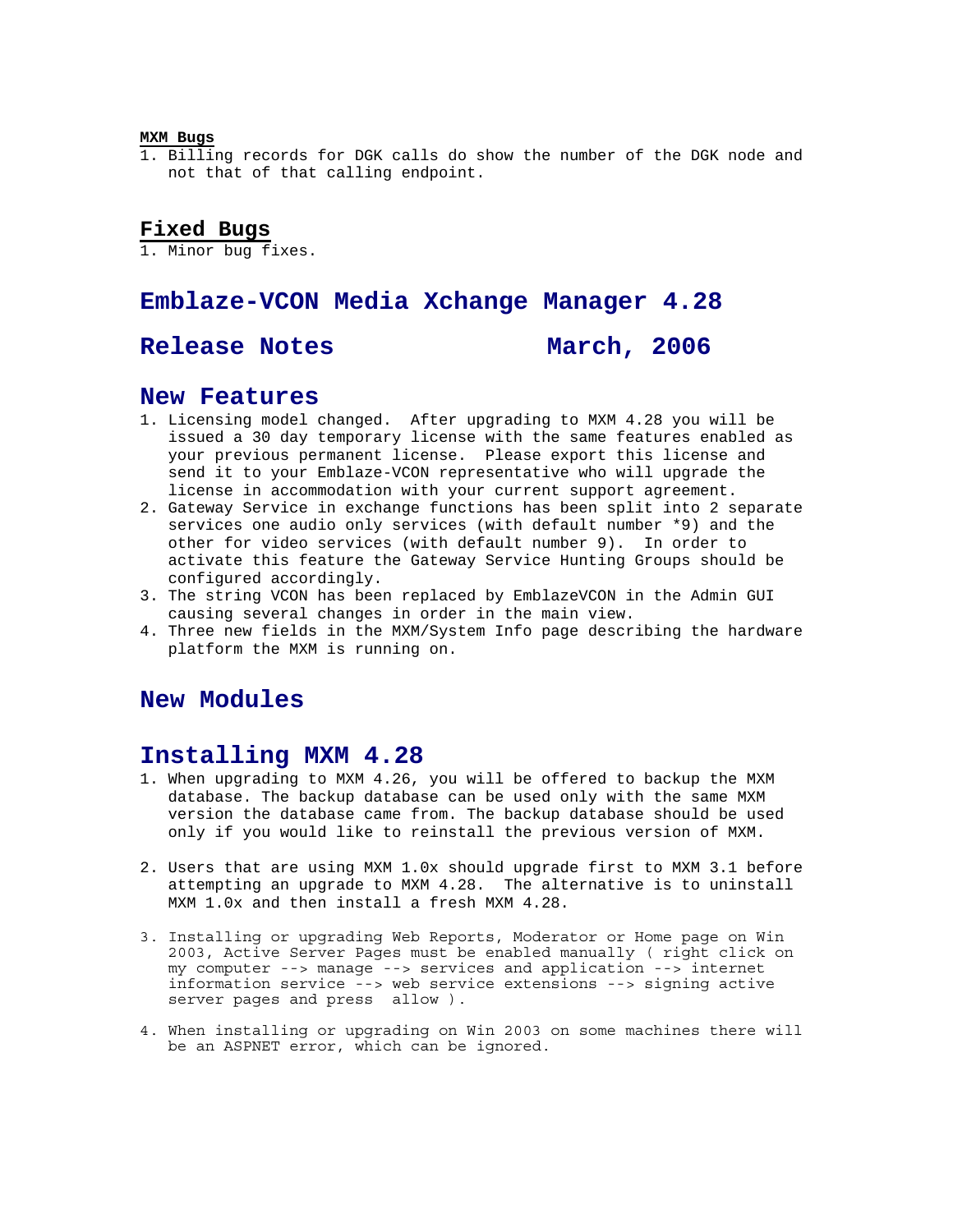## **Dependencies & Limitations**

1. MXM 4.28 can only be installed on English versions of Windows 2000 or 2003.

## **Interoperability Problems**

## **With VCON Products:**

#### **With Other Products**

- 1. When VpointHD or HD3000 is in a point to point call with Tandberg 6000 via GW it is not possible to invite a third party to the call as the Tandberg 6000 constantly opens and closes the H224 channel.
- 2. When creating MCU conferences using Codian or MGC dial out mechanisms each endpoint will appear to be in a different call in the Moderator GUI.

## **Known Bugs**

#### **MXM Bugs**

- 1. When the HD3000 acts an MCU in a call it will sometimes be represented by the moderator as being in 2 simultaneous calls.
- 2. Redirecting calls on no answer to a hunting group that contains a GW service fails. Redirecting to the Video/Audio External dial number will succeed.
- 3. SIP User Agents can only register to the MXM via the single IP that the proxy uses to connect tothe MXM.

## **Fixed Bugs**

- 1. GK no longer crashes if the MXM takes a long time when returning a register reject message.
- 2. MXM will now respond to LRQ messages sent from the redundant IP in a neighboring GK.
- 3. MXM now handles rogue Polycom registration messages with constantly changing VendorID field correctly.
- 4. MXM Administrator user can now have the same user name as vPointHD.
- 5. User names are no longer case sensitive.

# **VCON Media Xchange Manager 4.26**

# Release Notes Sept, 2005

## **New Features**

- 1. Support for Cisco MCM as neighboring zone via the administrator (Zone/Advanced/Send LRQ without Endpoint Identifier element).
- 2. Support for non-stripping zone numbers.
- 3. Support for Cisco ATA SIP phone.
- 4. Support for Dilithium Gateway.
- 5. Support for AudioCodes voice GW.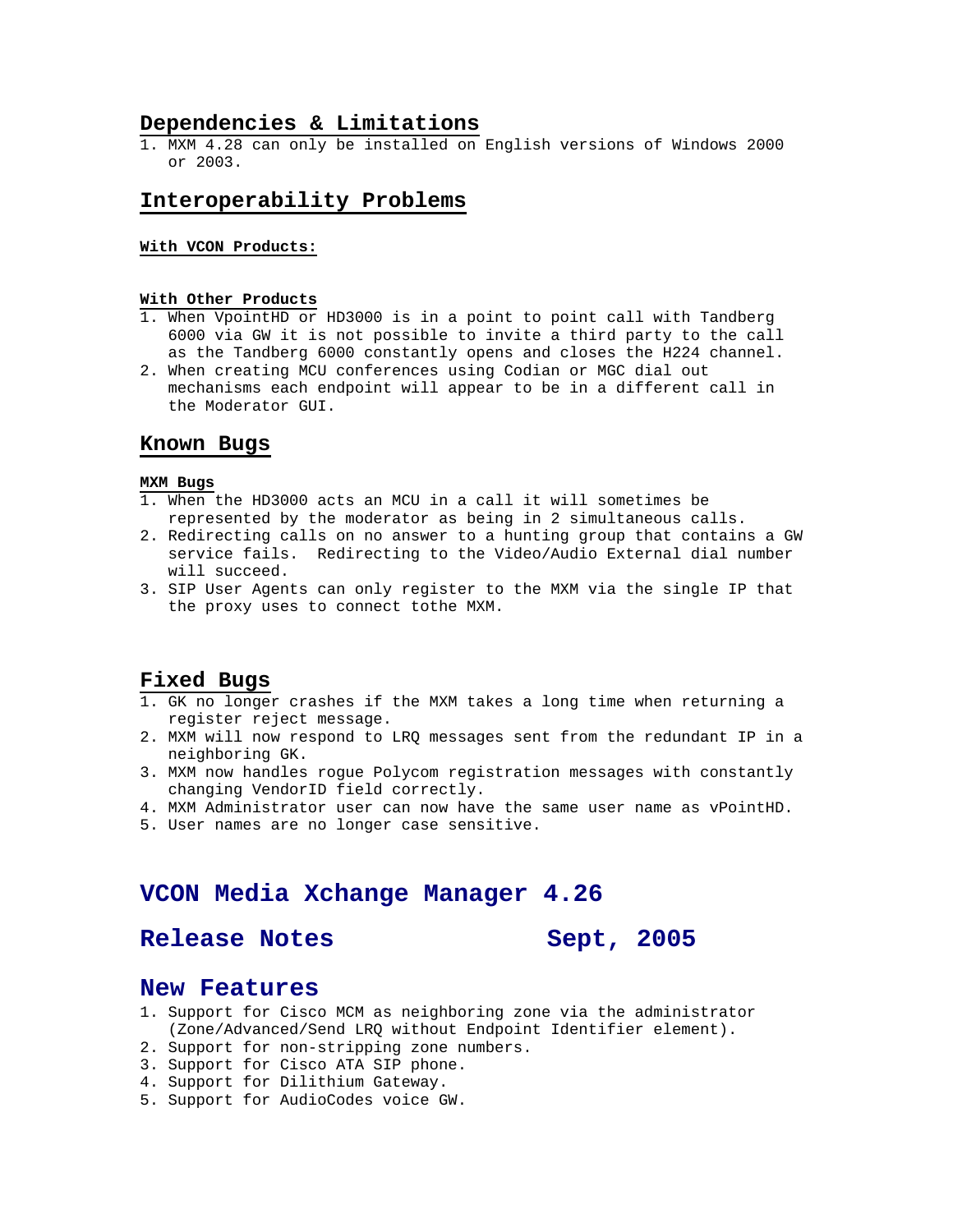6. Minor changes to the administrator GUI to more closely concur with the GUI in the endpoints.

# **New Modules**

# **Installing MXM 4.26**

- 1. When upgrading to MXM 4.26, you will be offered to backup the MXM database. The backup database can be used only with the same MXM version the database came from. The backup database should be used only if you would like to reinstall the previous version of MXM.
- 2. Users that are using MXM 1.0x should upgrade first to MXM 3.1 before attempting an upgrade to MXM 4.26. The alternative is to uninstall MXM 1.0x and then install a fresh MXM 4.26 license.
- 3. Instaling or upgrading Web Reports, Moderator or Home page on Win 2003, Active Server Pages must be enabled manually ( right click on my computer --> manage --> services and application --> internet information service --> web service extensions --> signing active server pages and press allow ).
- 4. When installing or upgrading on Win 2003 on some machines there will be an ASPNET error, which can be ignored.

# **Dependencies & Limitations**

1. MXM 4.26 can only be installed on English versions of Windows 2000 or 2003.

## **Interoperability Problems**

## **With VCON Products:**

- 1. When the VCON Listener service takes the multicast port before the GK, interactive multicast calls cannot be initiated. The work around this is to stop the VCON\_Listener service, set it to manual and restart the VCON\_GK service.
- 2. When cascading VCB services across the zone boundary, the VCB in the neighboring Zone must be defined as a known MCU.

#### **With Other Products**

- 1. Tandberg 6000 sends a full registration request every 3 minutes, which in turn causes a new registration event to appear in the evnet log for these devices.
- 2. When an endpoint is invited or transferred to a Codian MCU sub conference the FECC channel is not opened correctly.
- 3. Cisco ATA phones fail to invite a 3rd participant to an ad hoc conference.

## **Known Bugs**

#### **MXM Bugs**

1. When dialing out from 3rd party MCU each participant in a conference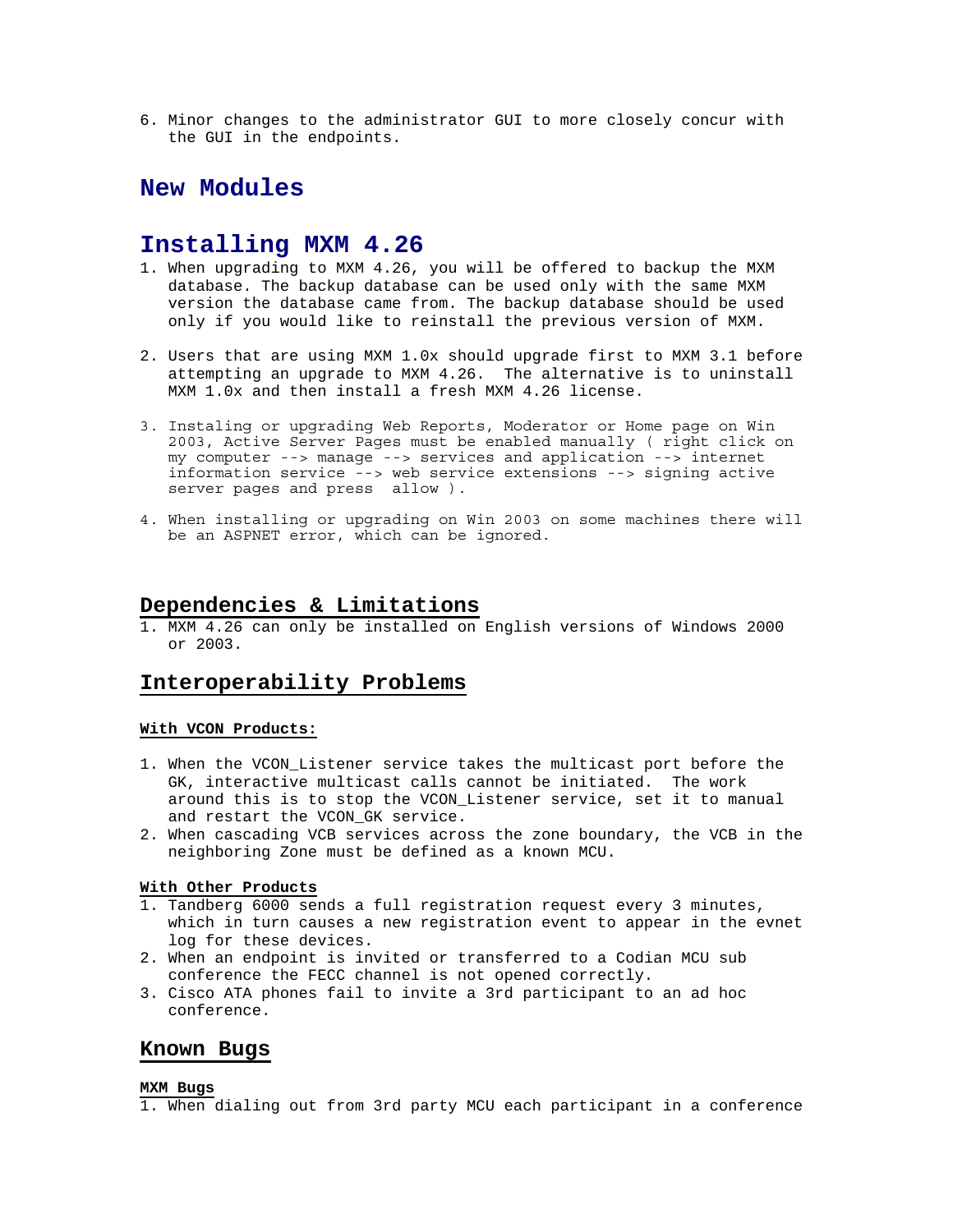will appear to be in a separate session on the conference moderator, eventhough the conference will function correctly. Initiating the same calls from the conference moderator will solve this issue.

# **Fixed Bugs**

- 1. ISDN conference member can now be selected as a fixed member via the conference moderator.
- 2. SIP proxy now handles the case where the network control is passed from one NIC to another.
- 3. Moderator can now initiate calls to a non-registered endpoint that has not previously made a call via the MXM.
- 4. HD5000 and vPointHD can now successfully register via the ALG proxy.
- 5. When the MXM and GK are working simultaneously with 2 NICs, the HD5000 and vPointHD can now successfully register via the non active NIC.
- 6. ISDN endpoints appear with correct E164 number in VCB on line display.
- 7. Call forwarding between zones now works correctly.
- 8. SIP proxy and Gatekeeper recover from loss of network.
- 9. MXM with remote SQL server recovers from loss of network.
- 10. When Dual Video method of VCB is set to Auto, legacy VOCN endpoints can now initiate an ad hoc conference.
- 11. DGK with GNU Gatekeeper now works correctly.

# **VCON Media Xchange Manager 4.25**

# **Release Notes April, 2005**

## **New Features**

- 1. Both HD5000 and vPointHD can be configured to work with a separate GK.
- 2. New option to block second video channel for any endpoint.
- 3. Support for Codian MCU.
- 4. Support for Session (Wave3 SIP User Agent, also runs on Macintosh).

# **New Modules**

# **Installing MXM 4.25**

- 1. When upgrading to MXM 4.25, you will be offered to backup the MXM database. The backup database can be used only with the same MXM version the database came from. The backup database should be used only if you would like to reinstall the previous version of MXM.
- 2. Users that are using MXM 1.0x should upgrade first to MXM 3.1 before attempting an upgrade to MXM 4.25. The alternative is to uninstall MXM 1.0x and then install a fresh MXM 4.25 license.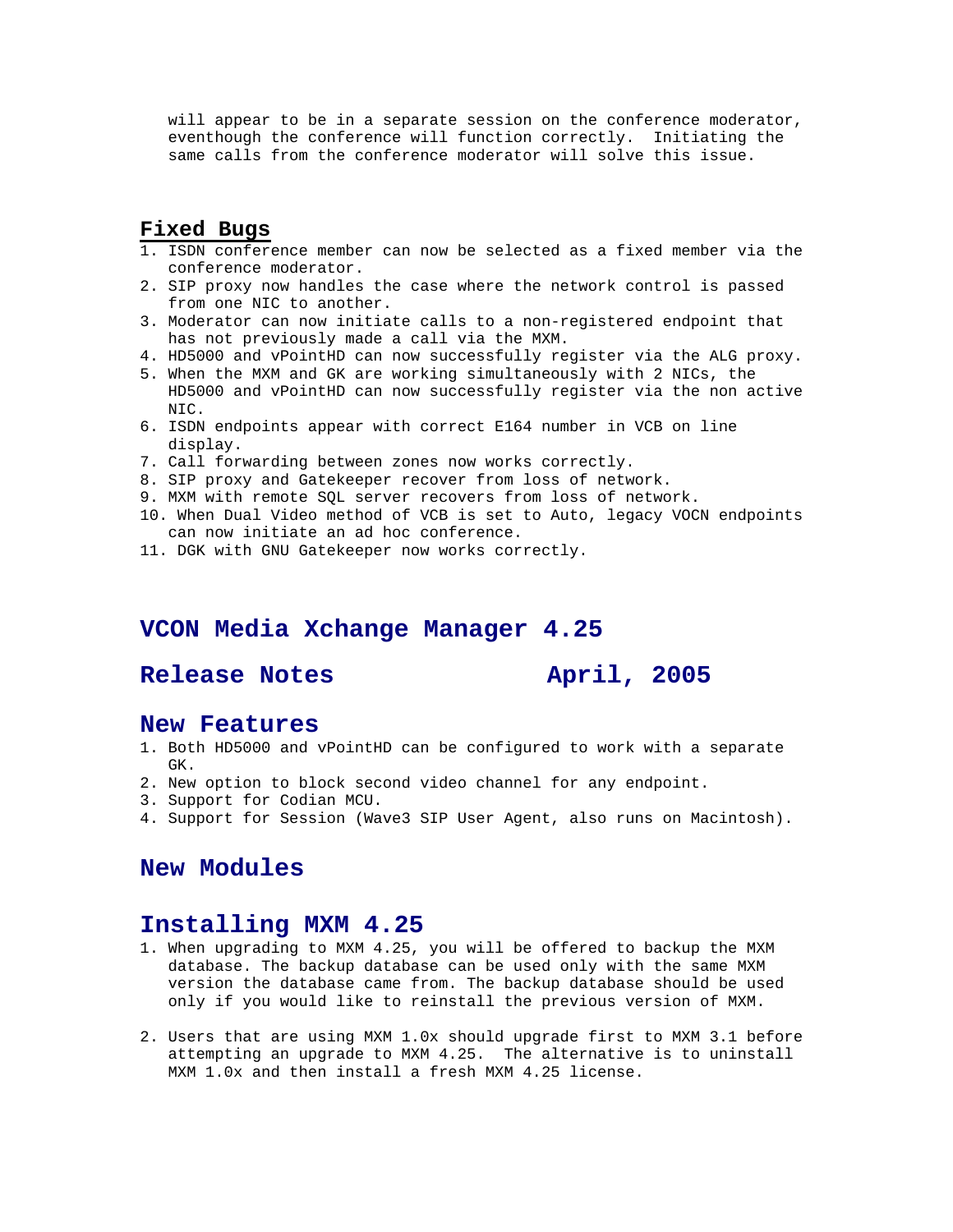## **Dependencies & Limitations**

- 1. MXM 4.25 can only be installed on English versions of Windows 2000 or 2003.
- 2. When working with the MXM the Codian MCU should be configured as follows:
- Gatekeeper Tab "H323 Gatekeeper Usage" should be set to "Enabled".
- Gatekeeper Tab "H323 Gatekeeper Address" should be set to the address of the MXM.
- Gatekeeper Tab "Gatekeeper Registration Type" should be set to "MCU compatible".
- Gatekeeper Tab "Prefix for MCU registrations" should be set to blank.
- Gatekeeper Tab "H323 ID to Register" should be set to the logical name that will be displayed in the administrator.
- Gatekeeper Tab "MCU Service Prefix" should be set to a legal MXM E164 address that will appear in the administrator.
- Add Conference Tab "Numeric Identifier" should be set to a legal MXM E164 address that will appear in the administrator.
- Add Conference Tab "Register With H323 Gatekeeper" should be selected in order to enable direct dial to the conference.

## **Interoperability Problems**

#### **With VCON Products:**

1. When call is rejected due to incompatible encryption settings, an incorrect reject reason is displayed.

#### **With Other Products**

- 1. Non Registered H323 endpoints cannot dial SIP user agents registered to the MXM.
- 2. H320 endpoints that do not support H239 will not be able to open data via the Radvision GW.
- 3. Polycom PVX support supports neither H239 nor dual video methods for opening a video data channel.
- 4. Polycom VSX does not support H261 in H239 or in dual video.
- 5. H239 and H235 should be disabled when connecting Polycom or Tandberg products to endpoints that do not support H235 or H239.
- 6. With Radvision ViaIP MCU H239 data channel does not open.
- 7. Wave3 Session cannot view video from Windows Messenger.

## **Known Bugs**

#### **MXM Bugs**

- 1. Transfer to Codian MCU fails.
- 2. Invite will not work from a point to point call with Accord MCU.
- 3. SIP only calls between neighboring MXMs will not succeed.

## **Fixed Bugs**

1. When data channel is opened or closed bandwidth is displayed correctly.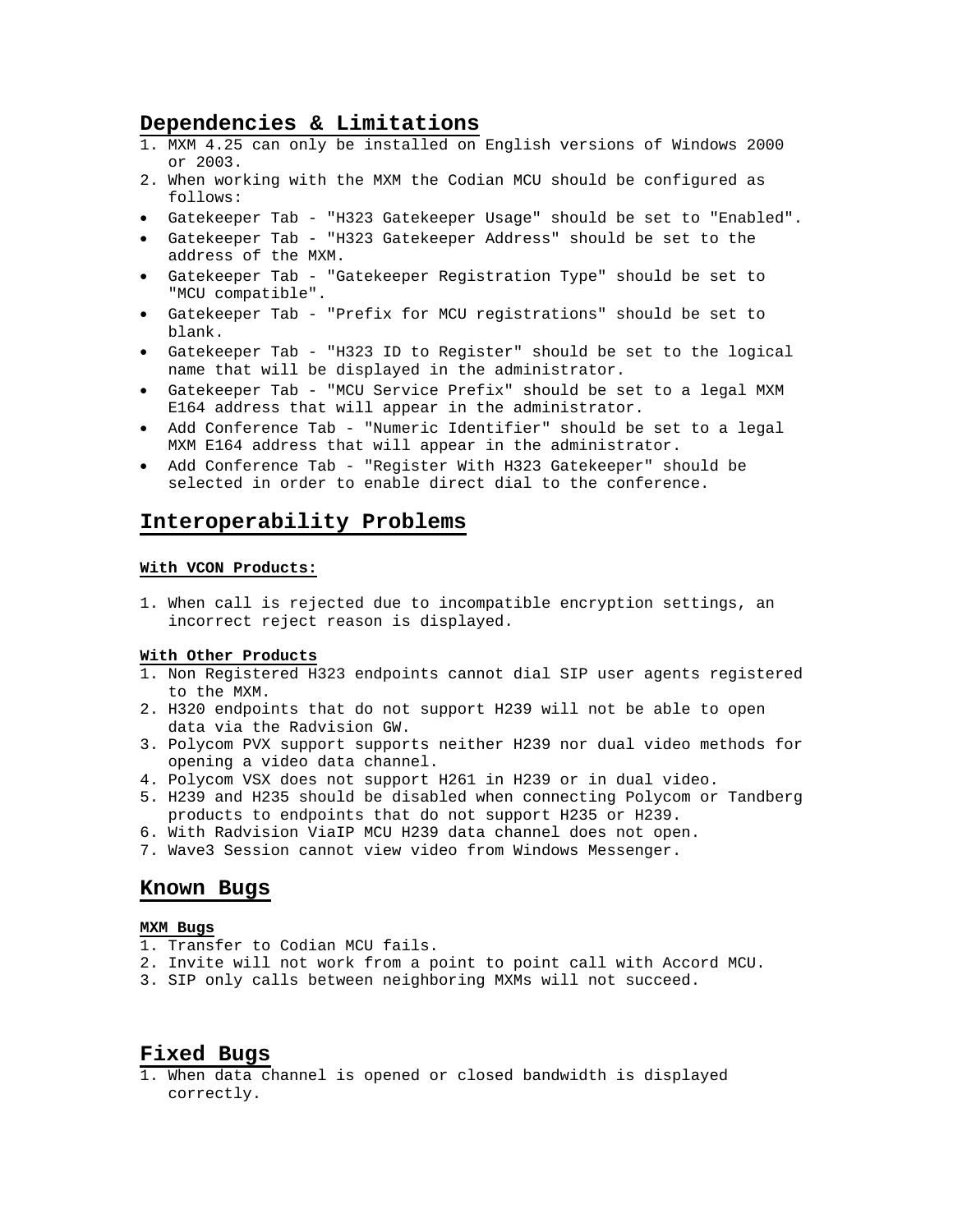- 2. SIP user agents are no longer disconnected from Accord MCU sessions after the first few minutes.
- 3. Ad hoc conferences that use the HD3000 as the MCU resource now correctly move over to an available MCU resource when the HD3000 has reached its capacity.
- 4. When MXM is configured to work with localhost and the PC has more that one IP, VCON products can now successfully connect via any of the IPs.
- 5. H239 now displayed correctly in the administrator node status view.
- 6. HD5000 can successfully registers with the MXM via the ALG Proxy.
- 7. When MXM regains a lost network connection to a remote SQL server,

it successfully reconnects to server.

8. Directory Gatekeeper.

# **VCON Media Xchange Manager 4.2**

**Release Notes February, 2005** 

# **New Features**

- 1. VCON endpoints appear in the administrator main view with their First, Last names instead of using their login name.
- 2. Added an option to show endpoints in the real time node status view by right-clicking on a device in the main view of the administrator.
- 3. Support for H.239.
- 4. Support for H.235.
- 3. Support for H.350.

# **New Modules**

## **MXM Home Page**

Web based product that links the user to the following products:

- 1) MXM Configuration.
- 2) Reporting Module.
- 3) Conference Moderator.
- 4) Download link for vPointHD.
- 5) Download link for Broadcast Viewer.

# **MXM Web Configuration**

Web based product that enables basic configuration of the MXM.

# **Installing MXM 4.2**

- 1. When upgrading to MXM 4.2, you will be offered to backup the MXM database. The backup database can be used only with the same MXM version the database came from. The backup database should be used only if you would like to reinstall the previous version of MXM.
- 2. Users that are using MXM 1.0x should upgrade first to MXM 3.1 before attempting an upgrade to MXM 4.2. The alternative is to uninstall MXM 1.0x and then install a fresh MXM 4.2 license.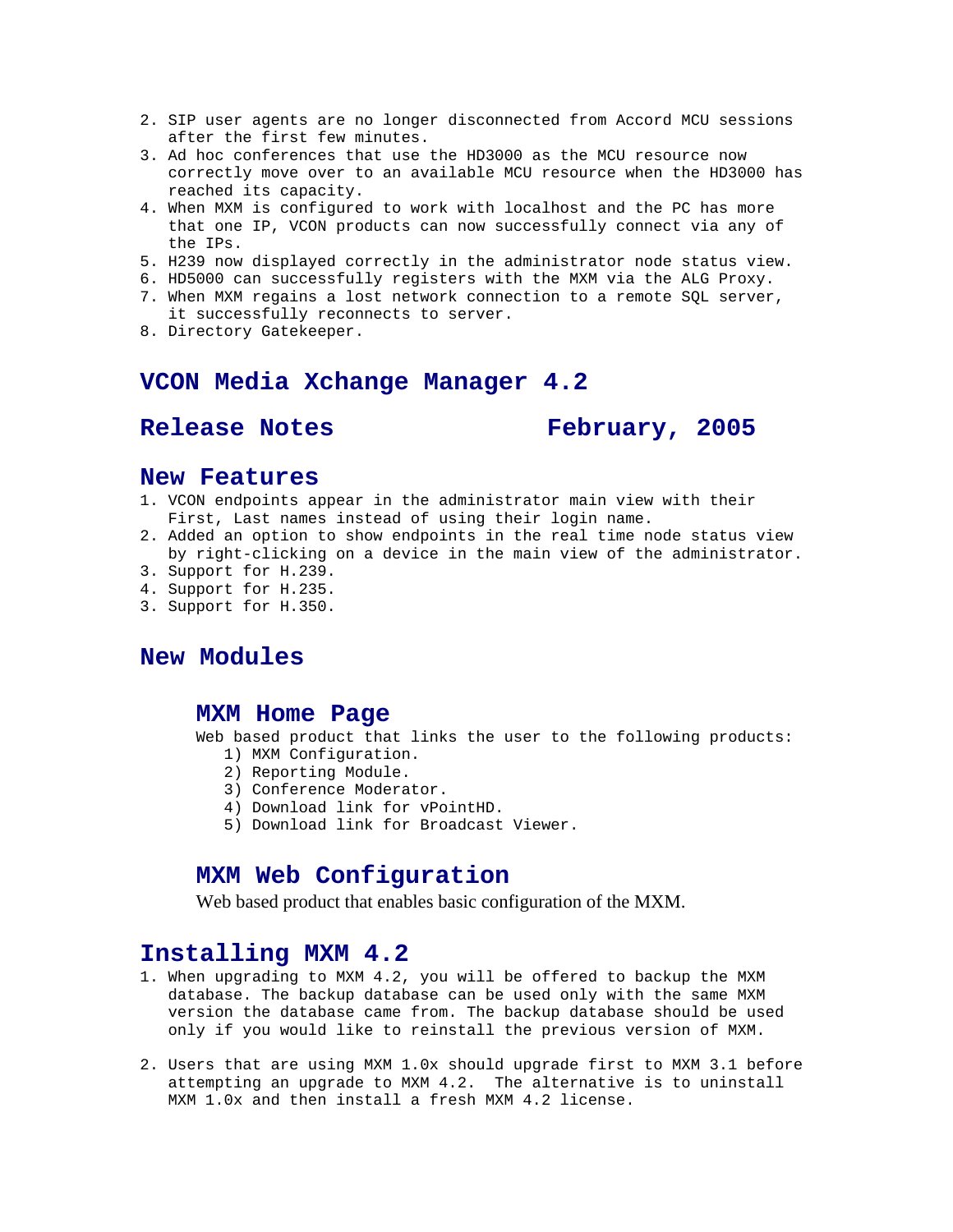3. The installation now offers the possibility to set the password for the sa user in the SQL database.

## **Dependencies & Limitations**

- 1. When using Radvision ECS as a directory gatekeeper it is not possible to dial with H.323 ID. Only E.164 is supported.
- 2. The MXM's SIP interface does not support user agents connected to another SIP proxy.
- 3. In order for the MXM to work with a remote SQL server, TCP/IP must be enabled via the SVRNETCN.exe utility that can be found in C:\Program Files\Microsoft SQL Server\80\Tools\Binn directory of the SQL server.
- 4. If the MXM is configured to work with localhost on a PC that has 2 IP addresses that are not routable, some endpoints will not be able to fully connect.

## **Interoperability Problems**

#### **With VCON Products:**

1. HD3000 cannot transfer a call.

#### **With Other Products**

- 1. Wave3 user agent does not decode CP video correctly.
- 2. Wave3 user agent can not make or receive ISDN calls via a Gateway.
- 3. Dialing by IP from the MXM to an endpoint registered with a Radvision ECS does not work.
- 4. Dialing by E164 from the MXM to an endpoint registered with a Radvision ECS must be preceded with the correct area code.
- 5. Dialing by E164 from the MXM to an endpoint registered to another gatekeeper where the directory gatekeeper is a Radvision ECS must be preceded with the correct area code.
- 6. There is no inter-working between the SIP and H323 for the data channel.
- 7. Only Windows Messenger version 4.7 is fully supported by the MXM.
- 8. Windows Messenger cannot send CIF sized video. This can cause problems with endpoints that cannot receive QCIF sized video.

## **Known Bugs**

### **MXM Bugs**

- 1. After inviting an MCU service to a point to point call it is impossible to add new participants to this call.
- 2. There is no possibility to initiate an encrypted call via the remote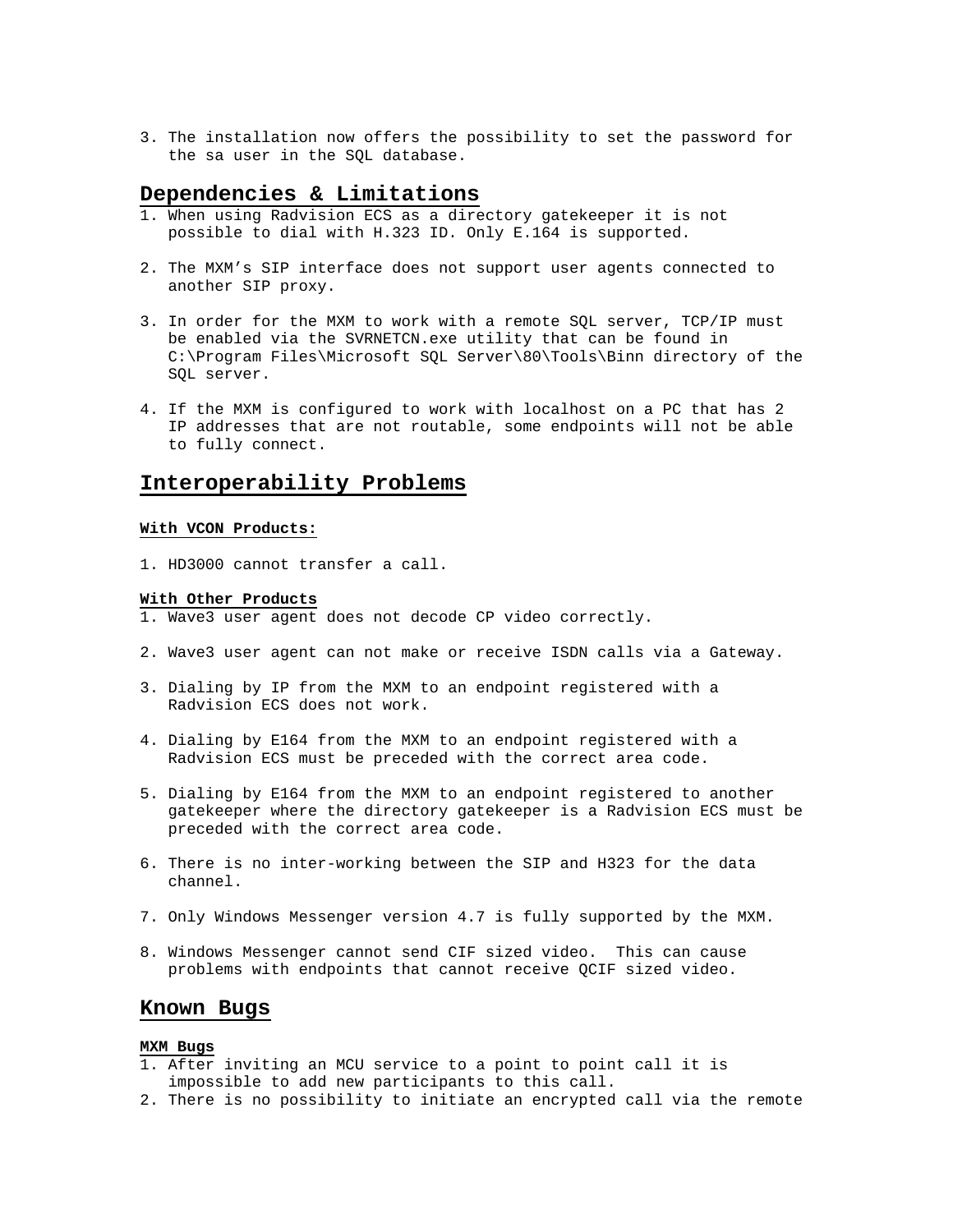call initiation interface.

#### **MXM Home Page**

1. Downloading vPointHD for the first time after installation of the MXM can take over 2 minutes or timeout, subsequent downloads are successful.

## **VCON Media Xchange Manager 4.12**

- 1. Fixed an issue that caused ILS/SiteServer to loose the MXM related entries.
- 2. Fixed an issue that caused Polycom endpoints that are registered to the MXM to disconnect when calling into another endpoint registered to the Radvision ECS gatekeeper.

## **VCON Media Xchange Manager 4.11**

- 1. Improved support was added for VCON vPoint HD and HD5000.
- 2. It is now possible to set the SQL database user name and password that the MXM will use.
- 3. Fixed an issue that caused calls between a Tandberg endpoint to a Polycom ViewStation over the Radvision ViaIP GW to disconnect after ~20 seconds.
- 4. Enabled VCMON output when connecting to the MXM PC with Terminal Services Client.
- 5. When dialing to a ViaIP MCU service, and the service number is followed by a suffix, inviting a user (via the ad-hoc conference feature) will now place them in the correct conference.
- 6. Fixed an issue when calling from the VCB to the Tandberg GW that resulted in using one less B channel than what was dialed.
- 7. Fixed an issue that caused BRQ to be confirmed with half the requested bandwidth.
- 8. Fixed an issue that caused the MXM administrator to disconnect when handling a large MXM database.

## **VCON Media Xchange Manager 4.1**

- 1. Support was added for the VCON Moderator / Scheduler application.
- 2. Added support for VCON HD100 version 1.53.
- 3. Added support for an MXM cluster module which does not require the use of the Windows clustering support.
- 4. Added call forwarding of a gateway call back to a gateway. This should work with the Radvision ViaIP gateway.
- 5. Fixed a bug that caused calls to Polycom MGC version 5.xx to be limited to a bandwidth lower than 384.
- 6. The VCB 4.0 module does not require a restart on session parameter changes.
- 7. Removed G.723 from multicast supported codec list.
- 8. Fixed H.450 Transfer completed notification.
- 9. You can configure non-VCON MCU's bandwidth. This is only done for display issue and does not affect the MCU itself.
- 10. Changing of a ViaIP MCU service parameter would not result in disconnecting calls in the MCU.
- 11. Fixed an MC6000 registration issue.
- 12. Added support for working with more than one VCON SecureConnect ALG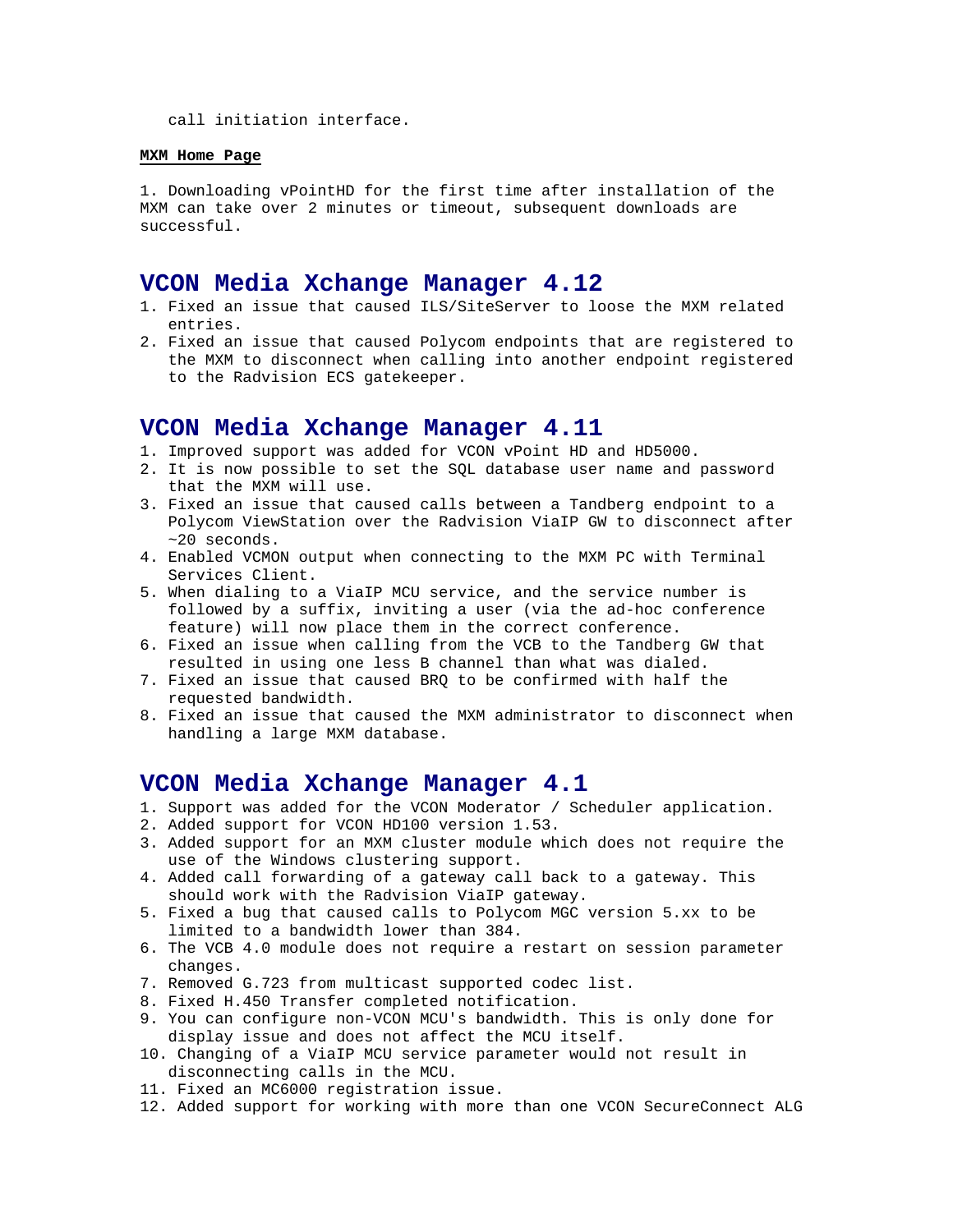Proxy. This would enable working with one ALG Proxy with encryption option enabled and another one without, using the MXM server.

- 13. Added support for the new chair control functions of the VCON Conference Moderator.
- 14. Added support for Windows 2003.
- 15. Added an LDAP search engine to the VCON Conference Moderator application.
- 16. Added support for VCON HD3000 and HD5000 products.
- 17. Added support for VCON DualStream and Tandberg DuoVideo.
- 18. Added support for H.264.
- 19. Fixed an issue with Session Wav3 SIP video endpoint.
- 20. Added a way to launch the VCON Moderator application from the administrator console.
- 21. Fixed an issue with registration of the ViaIP MCU that caused its services to be removed from all permission groups every time it registers.
- 22. When doing an invite and one of the endpoints has an embedded MCU, the MXM will use it before looking for a stand-alone MCU.

# **VCON Media Xchange Manager 4.0**

# **What's new in MXM 4.0 - major enhancements**

- 1. The MXM can be configured to act as a directory gatekeeper.
- 2. VCB 4.0 supports G.722.

3. VCB 4.0 supports cascading between a VCB session and another VCB/MCU session.

- 4. The number of users for a VCB session was increased to 64.
- 5. SIP to H.323 calls are supported both ways.
- 6. Added support for the VCON SecureConnect line of products.

7. Added support for the VCON Conference Moderator application which enables a user to moderate a session and to schedule a conference.

## **Installing MXM 4.0**

- 1. When upgrading from MXM 3.1 to MXM 4.0, you will be offered to backup the MXM database. The backup database can be used only with the same MXM version the database came from. The backup database should be used only if you would like to reinstall MXM 4.0.
- 2. Users that are using MXM 1.0x should upgrade first to MXM 3.1 before attempting an upgrade to MXM 4.-. The alternative is to uninstall MXM 1.0x and then install a fresh MXM 4.0 license.

# **How to use the Backup/Restore utility from the command line**

The backup/restore utility can be run either in interactive mode from the VCON\MXM program menu option, or in silent mode from the command line. Running it from the command line you should type the following command:

VCON\MXM\DBUtility.exe [/b | /r] -u [User Name] -p [Password] -f [Path To The Store File] /b Backup the database.

/r Restore database from backup file.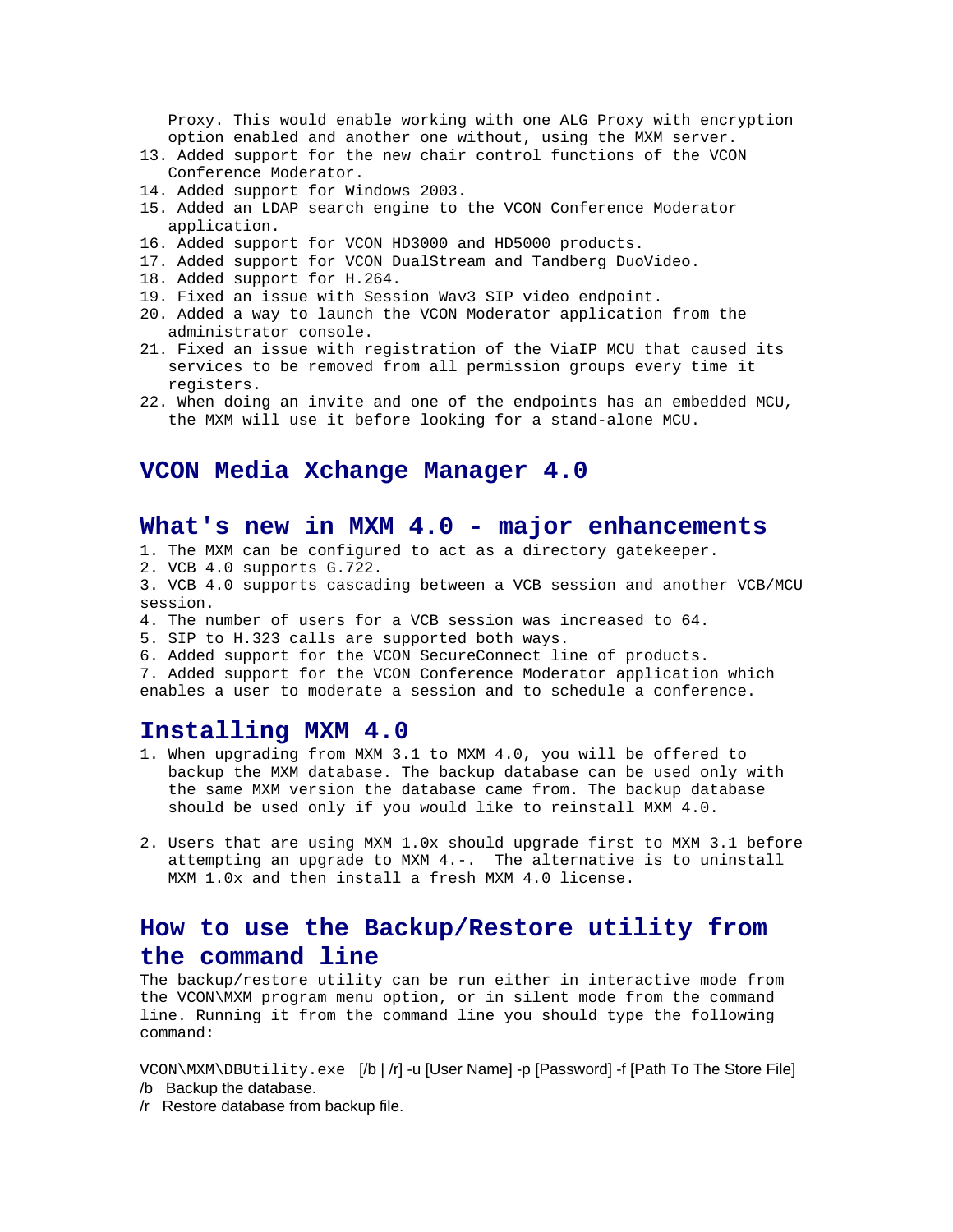These two options can not run at the same time. You should use only one of them at the same time.

-u User name with permission to backup/restore the database. The default is "BackupMan". Not using this option will use the deafult.

-p Password for this user. The default is an empty password. Not using this option will use the default.

-f Path to where to put the backup or name of file to use for restore. Leaving this parameter empty will try to use a file called ".\database.bak".

Before starting to restore a database you should make sure to stop the MXM services. The interactive Backup/Restore utility stops the MXM services before starting the restore operation.

# **Release Notes**

# **Dependencies & Limitations**

- 1. MXM 4.2 can only be installed on English versions of Windows 2000 or 2003.
- 2. When inviting a third user into a call with a T.120 session that was opened before doing the invite, the T.120 session remains open only between the original two users.
- 3. The administrator cannot remotely initiate a call between two Short Dial entries if one of them belongs to another zone.
- 4. The off-line mode is not supported in MeetingPoint 4.6. The template settings for the bandwidth in "off-line mode" has no effect on this software version; it only works on MeetingPoint 4.5x, vPoint and vPointHD versions.
- 5. If the gateway's ISDN lines are connected through some other device and not directly, call-forwarding towards a non-ISDN device (i.e. cell phone) might not work properly.
- 6. When adding a new vPointHD or HD5000 to the system while in closed mode, you should not change the directory number or the description shown in the first screen of the wizard. These parameters can be changed after initial configuration.
- 7. When installing a VCB and MXM on the same PC, the VCB must be registered to the local MXM. If it is registered to a remote MXM instead, calls between the two MXM systems will fail.

## **Interoperability Problems**

### **With VCON Products:**

1. For best use, please upgrade all your VCON software to MeetingPoint 4.6 with XP support, Falcon 3.0, vPoint 5.1, vPointHD, HD3000 and HD5000 where possible.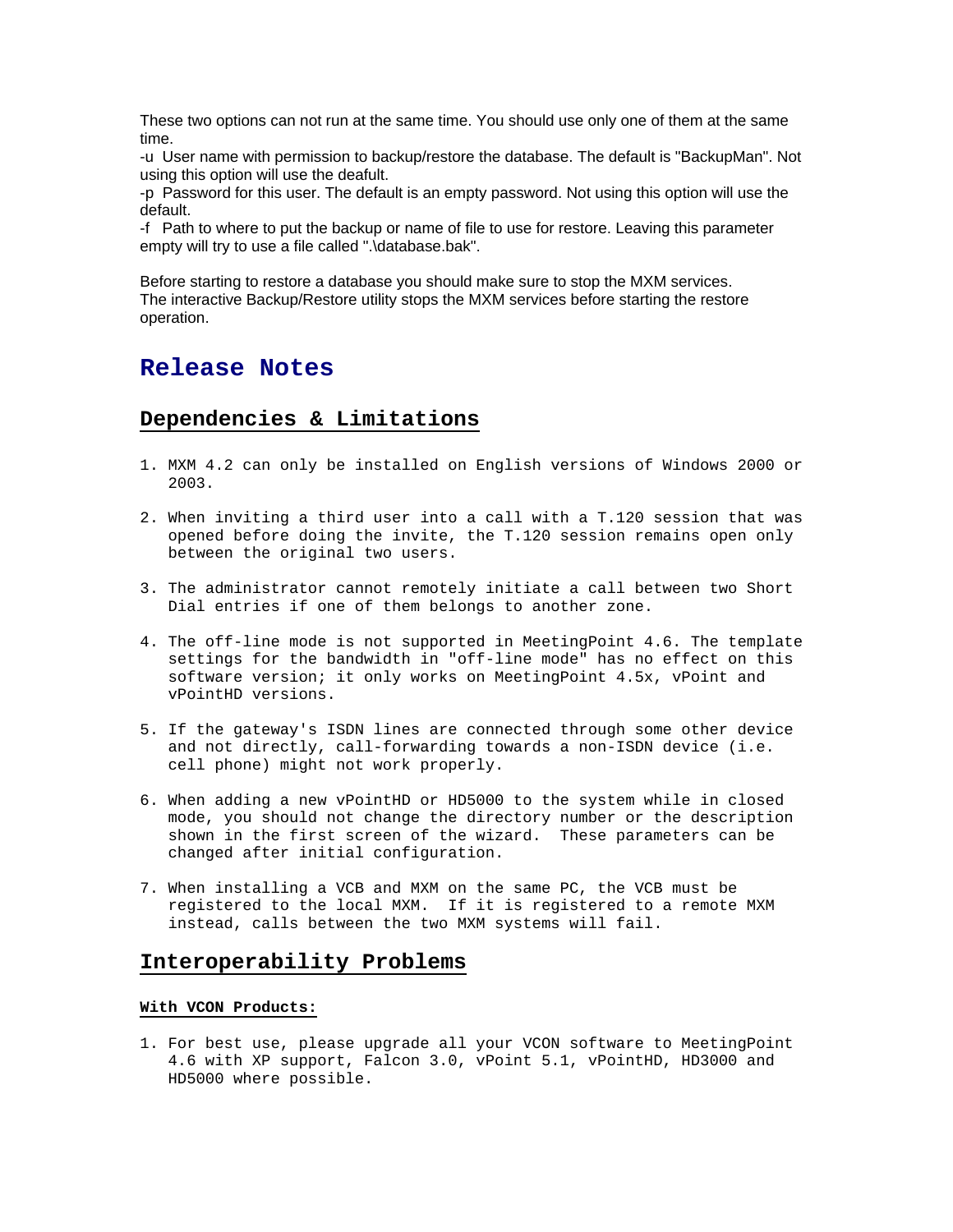- 2. Bandwidth management of multicast conferences is limited to VCON's Interactive Multicast.
- 3. MediaConnect 6000 (version 2.11) will have the properties of a non-VCON endpoint.
- 4. If a VCON Falcon calls another user who Forwards the call unconditionally to a second Falcon, the following will happen: in the status screen of the first Falcon (making the call) you won't see the second Falcon's number; you will either see the user number of the system the Falcon originally called - or you will see "Not Available."
- 5. MediaConnect 6000 (version 2.11) cannot invite a third participant to a point-to-point call.
- 6. When initiating a call from the MXM administrator between a Falcon system and a non-registered device, after the call connects, there can be a loud, high-pitched noise.
- 7. It is not possible to initiate a call at 96k from the administrator even though vPointHD and the HD5000 support this option.
- 8. vPointHD and HD5000 can make calls at 96k even if they or the receiving endpoint is limited to minimum 128k.
- 9. MP 4.6 and MC9000 cannot invite by IP, therefore they cannot invite non registered endpoints to a call.
- 10. OpenLDAP server is not fully supported by the LDAP Proxy.
- 11. HD3000 fails to open video channel when inviting an ISDN endpoint.
- 12. When MXM is in closed mode and a currently registered vPointHD user is deleted by the administrator, a duplicate login request may be created, which should be manually deleted.

#### **With Other Products**

- 1. When making an inbound call using the RADVISION Gateway to a LAN station that has set its Call Forwarding on "no-answer," the call will not be diverted, due to issues in the gateway.
- 2. Due to issues in the RADVISION gateways, when trying to transfer a LAN-to-WAN or WAN-to-LAN call (from the LAN side only) it does not work. The original parties stay connected.
- 3. A user is connected to a RADVISION NGK-100 that is configured for the routed gatekeeper mode. This user calls another user that is registered to the MXM and the MXM user rejects the call. The caller's system keeps ringing. There is no notification that the called party rejected the call.
- 4. Call Forwarding from an endpoint registered to the RADVISION ECS to an endpoint registered to the MXM works only if the ECS is configured to work in Direct mode.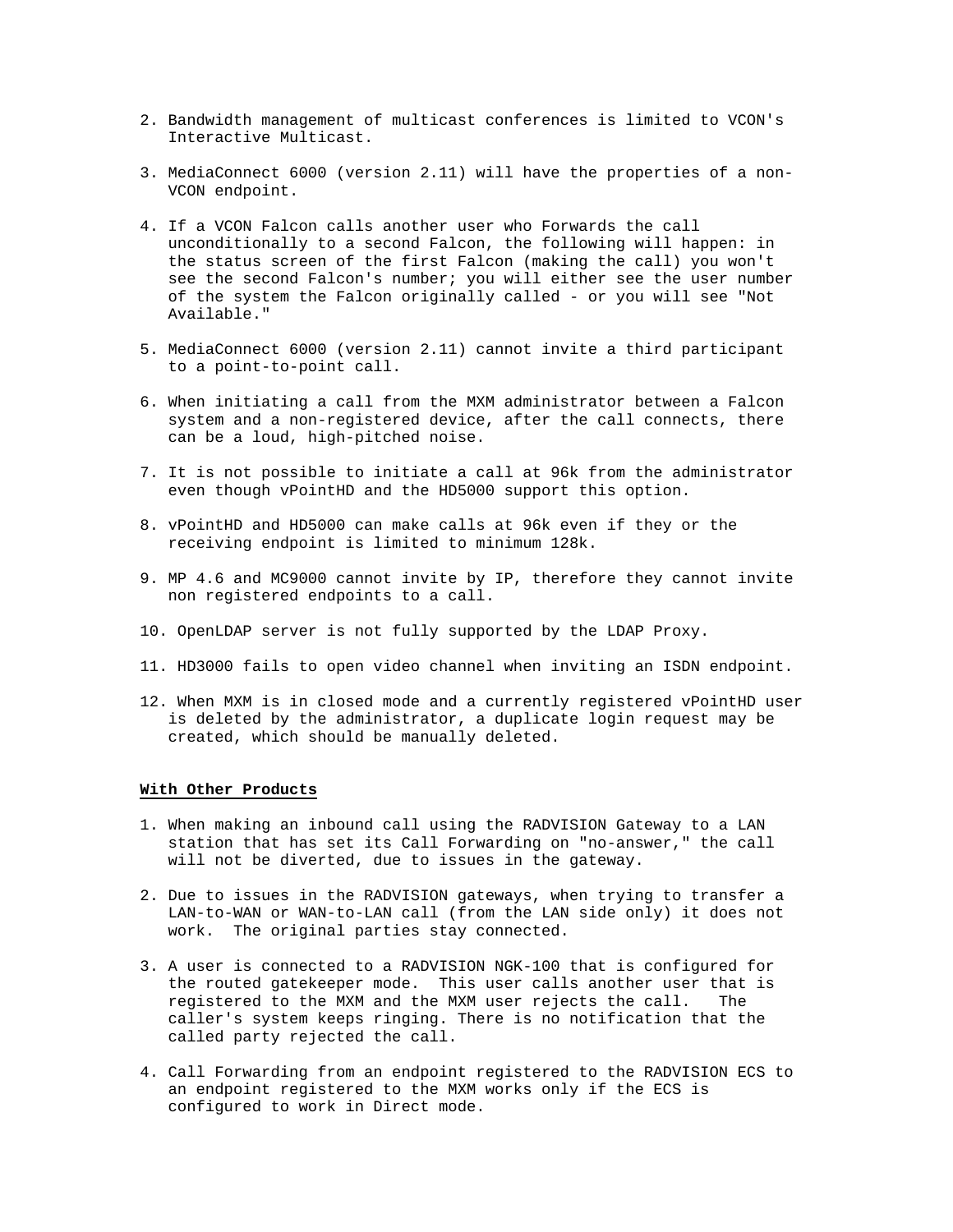- 5. Using a multicast LRQ in order to communicate with the Radvision ECS does not work. The ECS requires all LRQ to have its own zone prefix, but multicast LRQ do not contain them. Working without a zone prefix on the ECS solves the problem.
- 6. Using the Radvision ViaIP MCU please make sure to uncheck the "Register conference ID with gatekeeper" check box.
- 7. When registering the Accord MCU in closed mode, the cards must be reset after granting access in order for it to register properly.
- 8. When creating an Accord meeting room using the Accord management application, you should configure only 1 alias for this meeting room.
- 9. You cannot invite a user from another zone using the Accord MCU.
- 10. Inviting a hunting group does not work using the Accord MCU.
- 11. Changing the Timeout for Call Forward No-Answer for a user may conflict with the user's own software timeouts.
- 12. Remote call initiation to a user followed by Specific Pickup by non-VCON endpoints does not work.
- 13. Due to NetMeeting limitations, Call Forward on No Answer does not work when NetMeeting is initiating the call.
- 14. Polycom endpoints and Microsoft NetMeeting do not send DTMF messages during a call, thus disabling the activation of the Ad Hoc Feature and Call Transfer from these endpoints.
- 15. Due to an issue in Polycom endpoints, when registered to another gatekeeper that works in direct route mode, trying to call an endpoint that is registered to the MXM will fail.
- 16. RadVision ViaIP MCU can sometimes up to 2 minutes from the time it successfully registers with the MXM until it can receive calls.
- 17. When registering RadVision ViaIP MCU for the first time when the MXM is in closed mode, the services are not always created automatically. To overcome this problem, change the MXM to open mode for MCUs and reregister the ViaIP.

### **Known Bugs**

## **MXM Bugs**

- 1. Remote Call Initiation with Specific Pickup (H.323 endpoints) does not work. Pickup gets "Rejected".
- 2. Attempting to pick-up a transferred call fails.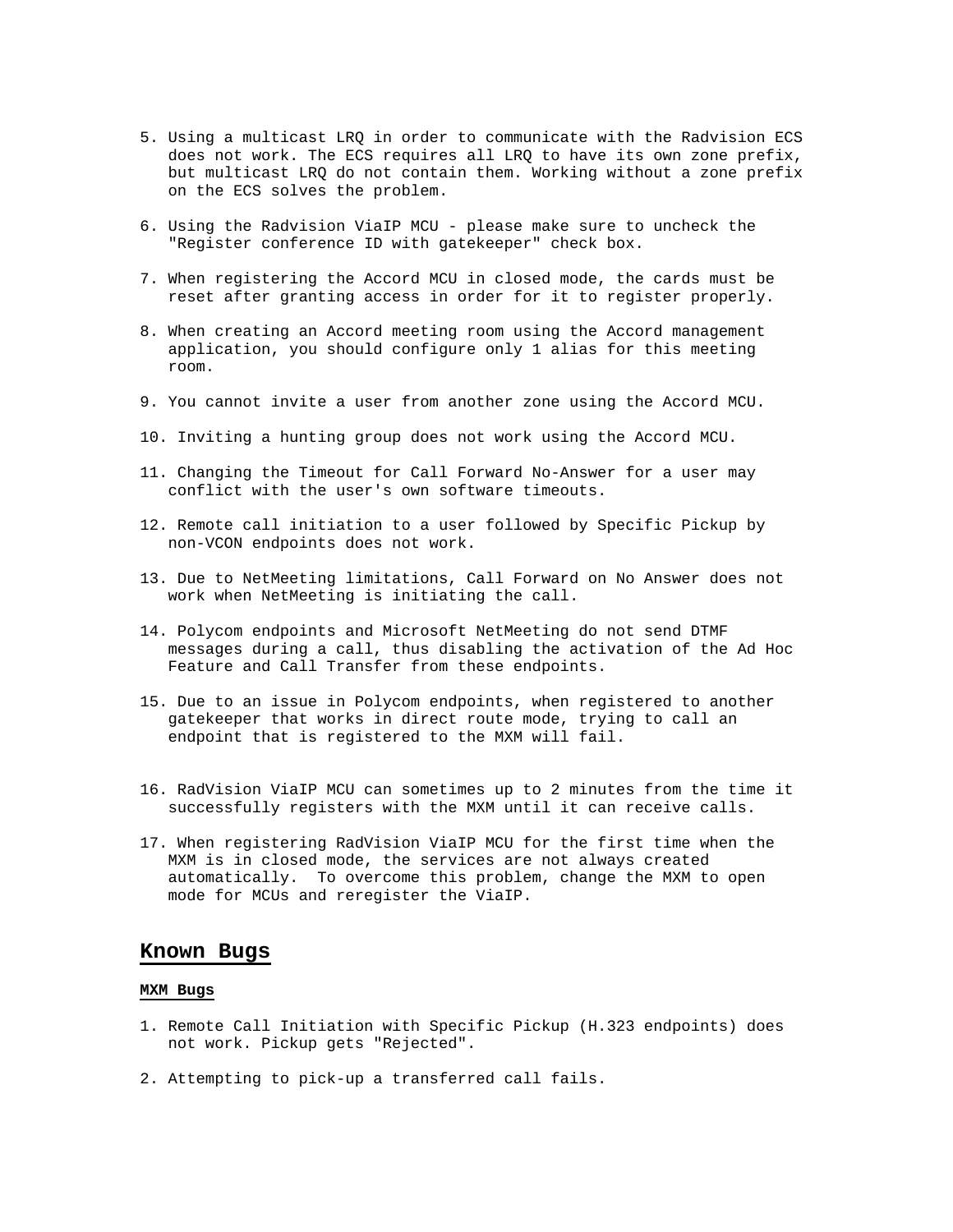- 3. (Remote Call Initiation) Initiating a call Between PC1 (MeetingPoint)& PC2. PC2 (3rd party or Falcon) redirects the call "No Answer" to PC3 (MeetingPoint). PC2 does not redirect the call and the session fails. Regular calls (not remote call initiation by the administrator) work fine.
- 4. Setting the Call Forward parameters for a "known device" does not work.
- 5. Trying to do a Remote Call Initiation between an endpoint and a short-dial located in another zone does not work.
- 6. In the case that the last two participants of an Ad-Hoc call are permanent users, the call does not return to a point-to-point call.
- 7. Setting the Call Forward parameters of a user to a user located in another zone works only if you use E.164 addresses.
- 8. Remote Call Initiation between 2 known endpoints does not work.
- 9. When running the MXM on a PC with 2 network cards it is not possible to search for other zones by the multicast method.
- 10. When having a Falcon ISDN call with 6 BRI channels, only some of the line numbers are reported in the CDR.
- 11. It is not possible to cascade 2 MGC meeting rooms.
- 13. In a LAN to ISDN call via a gateway, the invite feature does not work.
- 14. Remote Call Initiation between a Polycom View Station and VSX7000 will not connect.

### **MeetingPoint / VDK Bugs**

- 1. When using MeetingPoint/vPoint and making some changes to some parameters, the user might get a message "A configuration Parameter has changed..." The user must then restart the application; otherwise, the changes will not be reflected on the MeetingPoint side and can cause unpredictable results.
- 2. When transferring a call to non-existent / logged off station, no error message is displayed and nothing happens.

#### **Falcon 2.0/3.0 Bugs**

1. You cannot dial by URL from the Falcon.

## **Troubleshooting**

#### **Problem**

You cannot access the online help from the MXM Administrator program.

#### **Solution**